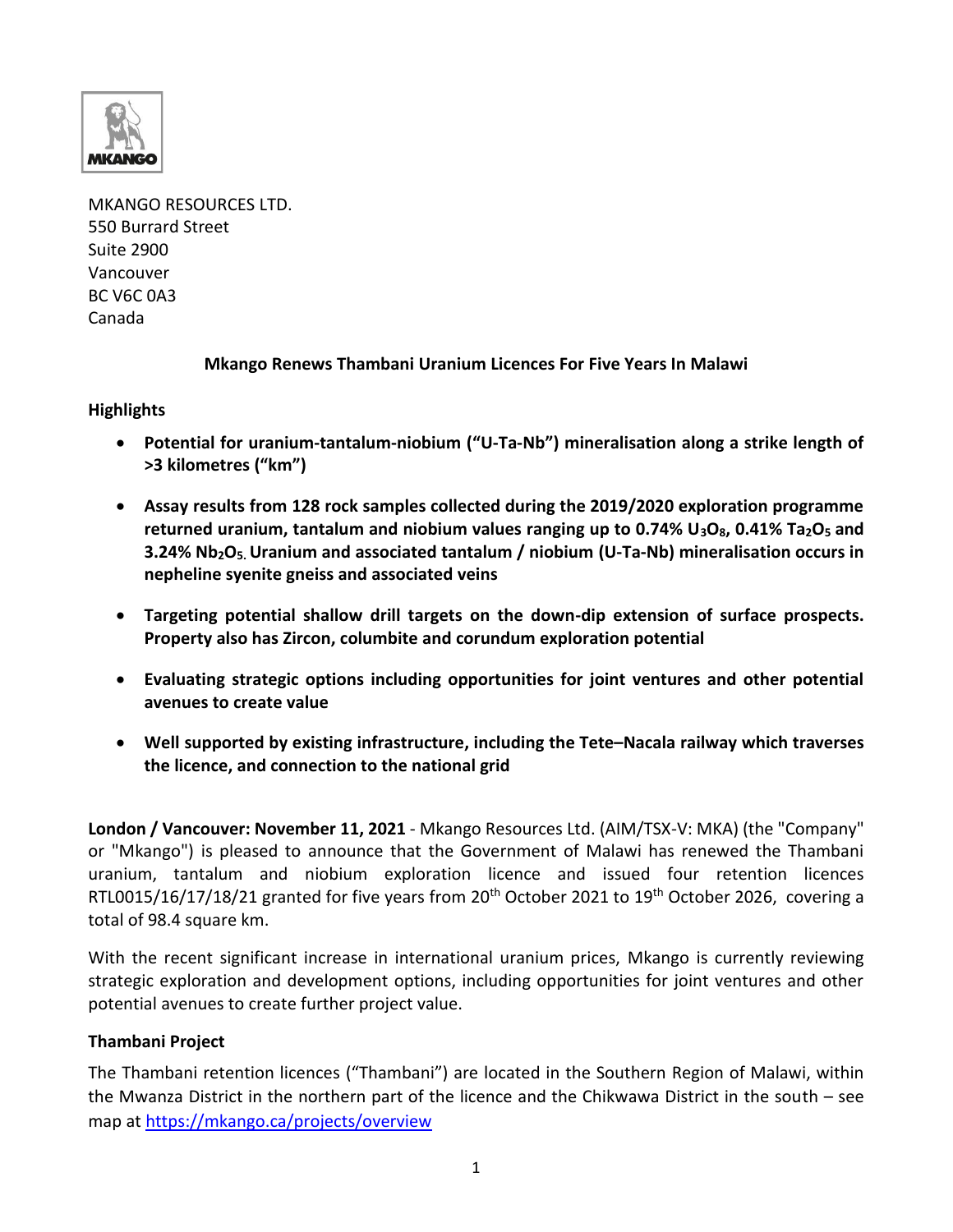The licences are approximately 120 km west of Blantyre (capital of finance and commerce) which is served by Chileka International Airport, and about 30 km from the large town of Mwanza, the administrative headquarters of Mwanza District, which is located on the main road from Blantyre to Tete in Mozambique. Thambani is the main trading centre within the licence. Secondary gravel roads provide vehicle access from Mwanza town to the project area. The Thambani trading centre is connected to the national high voltage electricity grid and is approximately 30 km from the new US\$4 billion Tete–Nacala railway which transverses southern Malawi, passing through the southern part of the retention licences.

Mkango's exploration activities to date have focussed on the Thambani Massif, a large body of nepheline syenite gneiss which is expressed in two prominent ridges, the East and West Ridges, respectively. Activities include acquisition of Landsat7 and ASTER satellite imagery for the licence area, systematic ground radiometric surveys to confirm and detail known airborne anomalies, reconnaissance geological mapping, trenching, and litho-geochemical sampling programmes. The work has identified a number of potential uranium and associated niobium-tantalum targets over the Thambani Massif, and in nearby areas such as the Little Ngona river between the ridges and near Chikoleka village in the far north of the licence areas – see map at [https://mkango.ca/site/assets/files/4752/thambani\\_locations\\_map.jpg](https://mkango.ca/site/assets/files/4752/thambani_locations_map.jpg)

## **Airborne radiometric and magnetic surveys**

In 1984 and 1985 the Geological Survey Department of Malawi ("GSDM") compiled and published total field aeromagnetic survey data at 1:250,000, 1:100,000 and 1:50,000 scales covering the whole of Malawi. The data were acquired by Hunting Geology and Geophysics Ltd ("Hunting") under contract to the United Nations (Project MLW/ 80/030) and were obtained from fixed wing and helicopter aeromagnetic surveys.

Country-wide radiometric data was also acquired by Hunting in 1984 and published by the GSDM as a series of 1:250,000, 1:100,000 and 1:50,000 scaled maps. The maps show total counts, uranium, potassium and thorium counts and ternary colour plots, available at 1:100,000 and 1:250,000 scales.

The Thambani area was one of six key areas subject to subsequent geological ground investigations and considered to have potential for economic uranium mineralisation.

An airborne magnetic survey revealed a strong, thin anomaly along the crest of the East Ridge. A wider magnetic anomaly occurs along the West Ridge. It appears that the radiometric uranium highs and the magnetic highs occupy mutually exclusive zones:

Airborne radiometric survey (uranium) at<https://mkango.ca/site/assets/files/4755/image007.jpg>

Airborne magnetic survey at<https://mkango.ca/site/assets/files/4755/image008.jpg>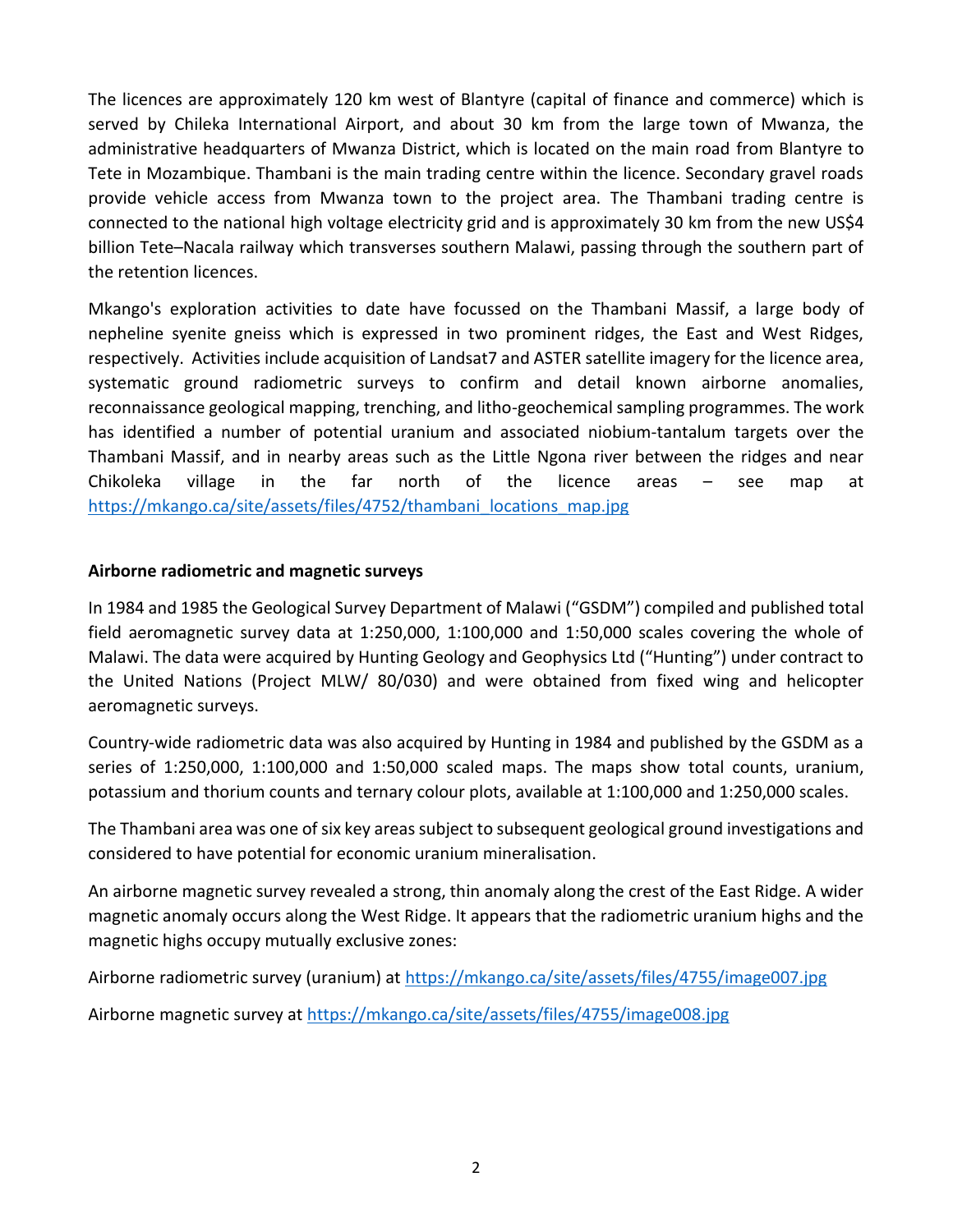### **Ground radiometric survey**

A systematic ground radiometric survey completed by Mkango confirmed and detailed two distinct uranium anomalies, occurring along the East Ridge and at the western foot of the West Ridge. A strong uranium anomaly, measuring approximately 3 km by 1.5 km, occurs along the length of the Thambani East ridge. A second uranium anomaly, measuring approximately 1.5 km by 0.4 km, occurs at the foot of the West Ridge.

(see map at [https://mkango.ca/site/assets/files/4752/thambani\\_locations\\_map.jpg\)](https://mkango.ca/site/assets/files/4752/thambani_locations_map.jpg)

## **Sampling programmes**

In 2013, Mkango completed a sampling programme across the Thambani Massif primarily focused on two sites of historical uranium exploration, known as the Chikoleka and Little Ngona targets. An initial set of nine historical trenches, selected on the basis of anomalous ground radiometric results, were cleaned, re-examined and sampled across profiles from soil/overburden into bedrock. Some outcrop was also sampled on the East Ridge.

In 2017, Mkango revisited the trenches at Little Ngona and Chikoleka and carried out new work on the East Ridge and at the foot of the West Ridge. The main objectives of the programme were: to confirm the grades of previously identified high grade mineralisation at the Little Ngona target; to ground-truth new geophysical targets; and to complete further reconnaissance sampling along the East and West Ridges.

In 2019/2020, Mkango carried out a lithogeochemical sampling program on outcrops within radiometric anomalies on the East Ridge. The aims of the sampling were to better delineate the mineralised zones and to localise future drill sites to test the downdip extension of surface mineralisation. Field observations and assay results suggest that mineralisation occurs in zones that are conformable with the gneissic banding; this indicates potential for U-Ta-Nb mineralisation along a strike length of >3km. Ten new trenches were excavated in 2019, including a location at the foot of the West Ridge where a small pit excavated in 2017 yielded the two highest-grading samples. The median values in the table below show that grades in the fresh rock tend to be higher than in the weathered rock in the trenches, suggesting extensive secondary remobilisation of the elements of interest. The scatterplot of uranium versus niobium below, limited to 5,000 ppm U and 9,000 ppm Nb for clarity, confirms the association between U and Nb-Ta and displays two trends; the steeper trend represents rock samples while the other trend represents trench samples.

|                | <b>Rock grab samples</b> |                                |                                | Trench samples (253) |                                |                                |
|----------------|--------------------------|--------------------------------|--------------------------------|----------------------|--------------------------------|--------------------------------|
|                | $U_3O_8$                 | Ta <sub>2</sub> O <sub>5</sub> | Nb <sub>2</sub> O <sub>5</sub> | $U_3O_8$             | Ta <sub>2</sub> O <sub>5</sub> | Nb <sub>2</sub> O <sub>5</sub> |
| Average        | 574                      | 488                            | 3,201                          | 974                  | 432                            | 2,063                          |
| <b>Median</b>  | 364                      | 292                            | 1,422                          | 98                   | 75                             | 557                            |
| <b>Minimum</b> |                          | 2                              | 17                             | 3                    |                                | 17                             |
| <b>Maximum</b> | 8,826                    | 4,191                          | 32,401                         | 50,656               | 19,029                         | 60,055                         |

# **Summary of assay results (380 samples, grades in ppm) from all Thambani sampling programmes**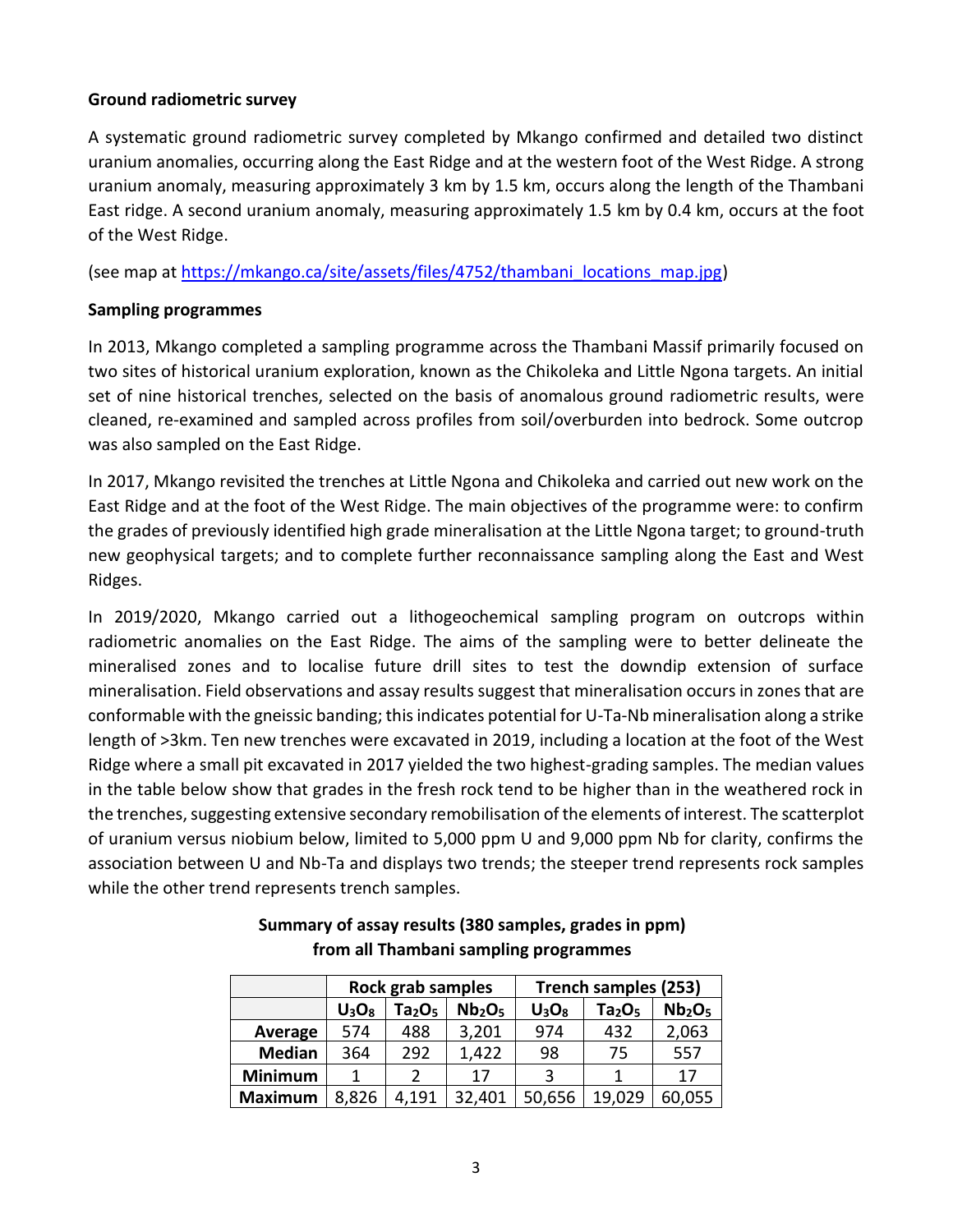

For greater detail of assay results, please see the tables and the maps beneath the tables at <https://mkango.ca/projects/exploration/thambani>

#### **Next steps**

Mkango is currently evaluating strategic options including opportunities for joint ventures and other potential avenues to add shareholder value to these prospects. The down-dip extension of surface Uranium-Tantalum-Niobium mineralisation on the East Ridge is currently being investigated further to locate targets that could potentially be drilled and tested from a series of collars sited downslope of the mineralised surface zones.

Zircon is abundantly visible in the nepheline syenite gneiss and in weathered veins in the trenches. Large crystals of zircon commonly occur as float in the soils. Corundum and columbite occur in pegmatite dykes in the north of the licence and also occur as float in the soils. Industrial corundum was commercially mined in the area during the 1930/1940's.

*Scientific and technical information contained in this release has been approved and verified by Dr. Scott Swinden of Swinden Geoscience Consultants Ltd, who is a "Qualified Person" in accordance with National Instrument 43-101 – Standards of Disclosure for Mineral Projects.*

*Sample preparation and analytical work was carried out by Intertek-Genalysis Laboratory Services (Johannesburg, South Africa and Perth, Australia) employing a fusion method using a sodium peroxide flux, with Inductively Coupled Plasma Mass Spectrometry ("ICP-MS") and Inductively Coupled Plasma Optical Emission Spectrometry ("ICP-OES") finish, and following strict internal QAQC procedures including the insertion of duplicates, blanks and certified standards. Mkango inserted standards and blanks at a frequency of 1 in 20 (5%).*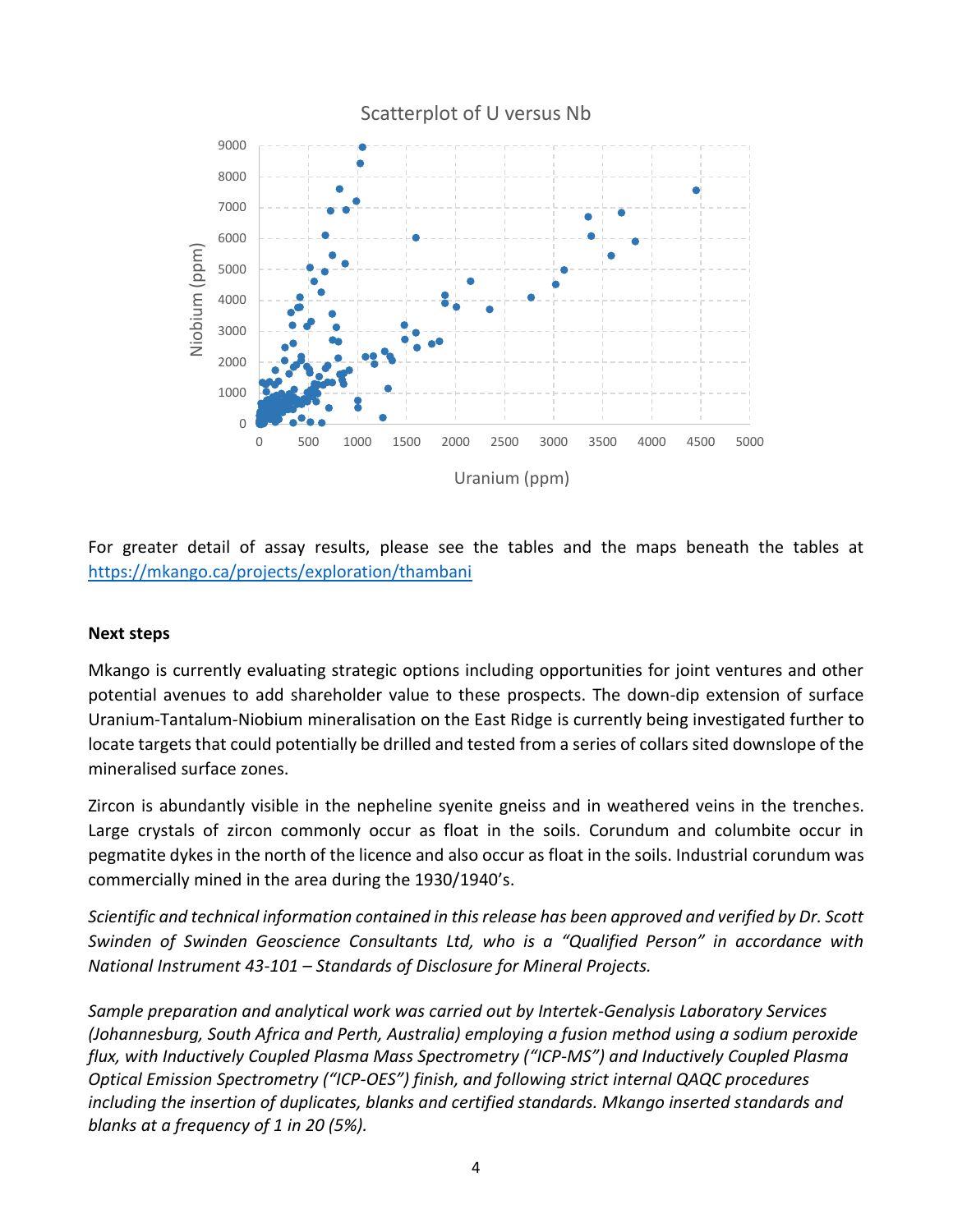## **Market Abuse Regulation (MAR) Disclosure**

The information contained within this announcement is deemed by the Company to constitute inside information as stipulated under the Market Abuse Regulations (EU) No. 596/2014 ('MAR') which has been incorporated into UK law by the European Union (Withdrawal) Act 2018. Upon the publication of this announcement via Regulatory Information Service ('RIS'), this inside information is now considered to be in the public domain.

## **About Mkango Resources Limited**

Mkango's corporate strategy is to develop new sustainable primary and secondary sources of neodymium, praseodymium, dysprosium and terbium to supply accelerating demand from electric vehicles, wind turbines and other clean technologies. This integrated Mine, Refine, Recycle strategy differentiates Mkango from its peers, uniquely positioning the Company in the rare earths sector.

Mkango is developing the Songwe Hill rare earths project in Malawi with a Feasibility Study targeted for completion in Q1 2022. Malawi is known as "The Warm Heart of Africa", a stable democracy with existing road, rail and power infrastructure, and new infrastructure developments underway.

In parallel, Mkango recently announced that Mkango and Grupa Azoty PULAWY, Poland's leading chemical company and the second largest manufacturer of nitrogen and compound fertilizers in the European Union, have agreed to work together towards development of a rare earth Separation Plant at Pulawy in Poland. The Separation Plant will process the purified mixed rare earth carbonate produced at Songwe.

Through its ownership of Maginito [\(www.maginito.com\)](http://www.maginito.com/), Mkango is also developing green technology opportunities in the rare earths supply chain, encompassing neodymium (NdFeB) magnet recycling as well as innovative rare earth alloy, magnet, and separation technologies. Maginito now holds a 41.6% interest in UK rare earth (NdFeB) magnet recycler, HyProMag [\(www.hypromag.com\)](http://www.hypromag.com/) with an option to increase its interest to 49%.

Mkango also has an extensive exploration portfolio in Malawi, including the Mchinji rutile discovery, in addition to the Thambani uranium-tantalum-niobium-zircon project and Chimimbe nickel-cobalt project.

For more information, please visit www.mkango.ca

## **Cautionary Note Regarding Forward-Looking Statements**

This news release contains forward-looking statements (within the meaning of that term under applicable securities laws) with respect to Mkango, its business, HyProMag, the Separation Plant and Songwe. Generally, forward looking statements can be identified by the use of words such as "plans", "expects" or "is expected to", "scheduled", "estimates" "intends", "anticipates", "believes", or variations of such words and phrases, or statements that certain actions, events or results "can", "may", "could", "would", "should", "might" or "will", occur or be achieved, or the negative connotations thereof. Readers are cautioned not to place undue reliance on forward-looking statements, as there can be no assurance that the plans, intentions or expectations upon which they are based will occur. By their nature, forward-looking statements involve numerous assumptions, known and unknown risks and uncertainties, both general and specific, that contribute to the possibility that the predictions, forecasts, projections and other forward-looking statements will not occur, which may cause actual performance and results in future periods to differ materially from any estimates or projections of future performance or results expressed or implied by such forward-looking statements. Such factors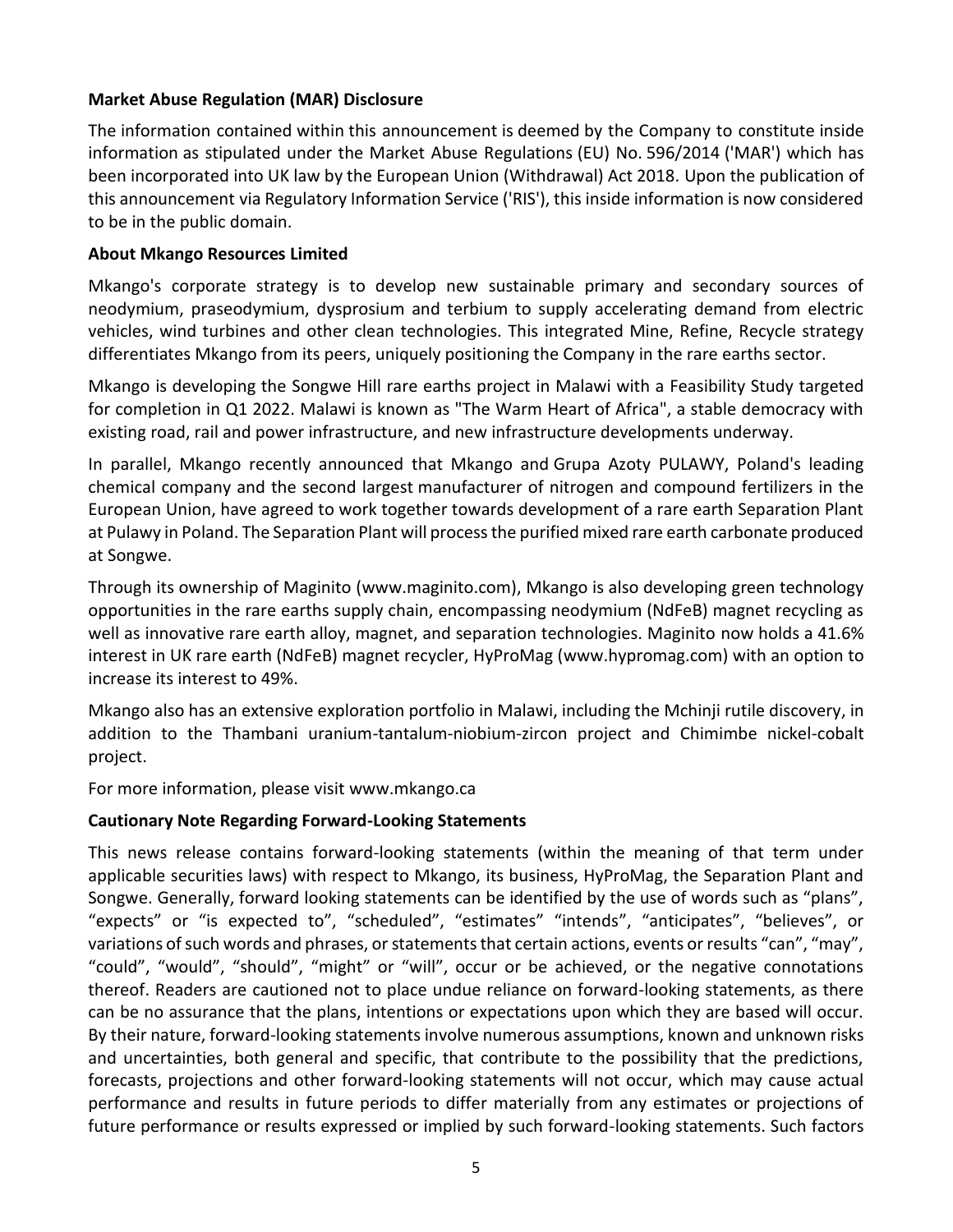and risks include, without limiting the foregoing, governmental action relating to COVID-19, COVID-19 and other market effects on global demand and pricing for the metals and associated downstream products for which Mkango is exploring, the results of any exploration activities at Thambani , researching and developing, factors relating the development of the Separation Plant, including the outcome and timing of the completion of the feasibility studies, cost overruns, complexities in building and operating the Separation Plant, changes in economics and government regulation, the positive results of a feasibility study on Songwe Hill and delays in obtaining financing or governmental approvals for, and the impact of environmental and other regulations relating to, Songwe Hill and the Separation Plant as well as HyProMag being able to commercialise its recycling technologies. The forward-looking statements contained in this news release are made as of the date of this news release. Except as required by law, the Company disclaims any intention and assumes no obligation to update or revise any forward-looking statements, whether as a result of new information, future events or otherwise, except as required by applicable law. Additionally, the Company undertakes no obligation to comment on the expectations of, or statements made by, third parties in respect of the matters discussed above.

#### **For further information on Mkango, please contact: Mkango Resources Limited**

William Dawes **Alexander Lemon** Chief Executive Officer **President** will@mkango.ca alex@mkango.ca Canada: +1 403 444 5979 [www.mkango.ca](http://www.mkango.ca/) @MkangoResources

#### **Blytheweigh**

Financial Public Relations Tim Blythe UK: +44 207 138 3204

#### **SP Angel Corporate Finance LLP**

Nominated Adviser and Joint Broker Jeff Keating, Caroline Rowe UK: +44 20 3470 0470

#### **Alternative Resource Capital**

Joint Broker Alex Wood, Keith Dowsing UK: +44 20 7186 9004/5

## **Bacchus Capital Advisers**

Strategic and Financial Adviser Richard Allan, Andrew Krelle UK: +44 20 3848 1642 / +44 79 5636 2903